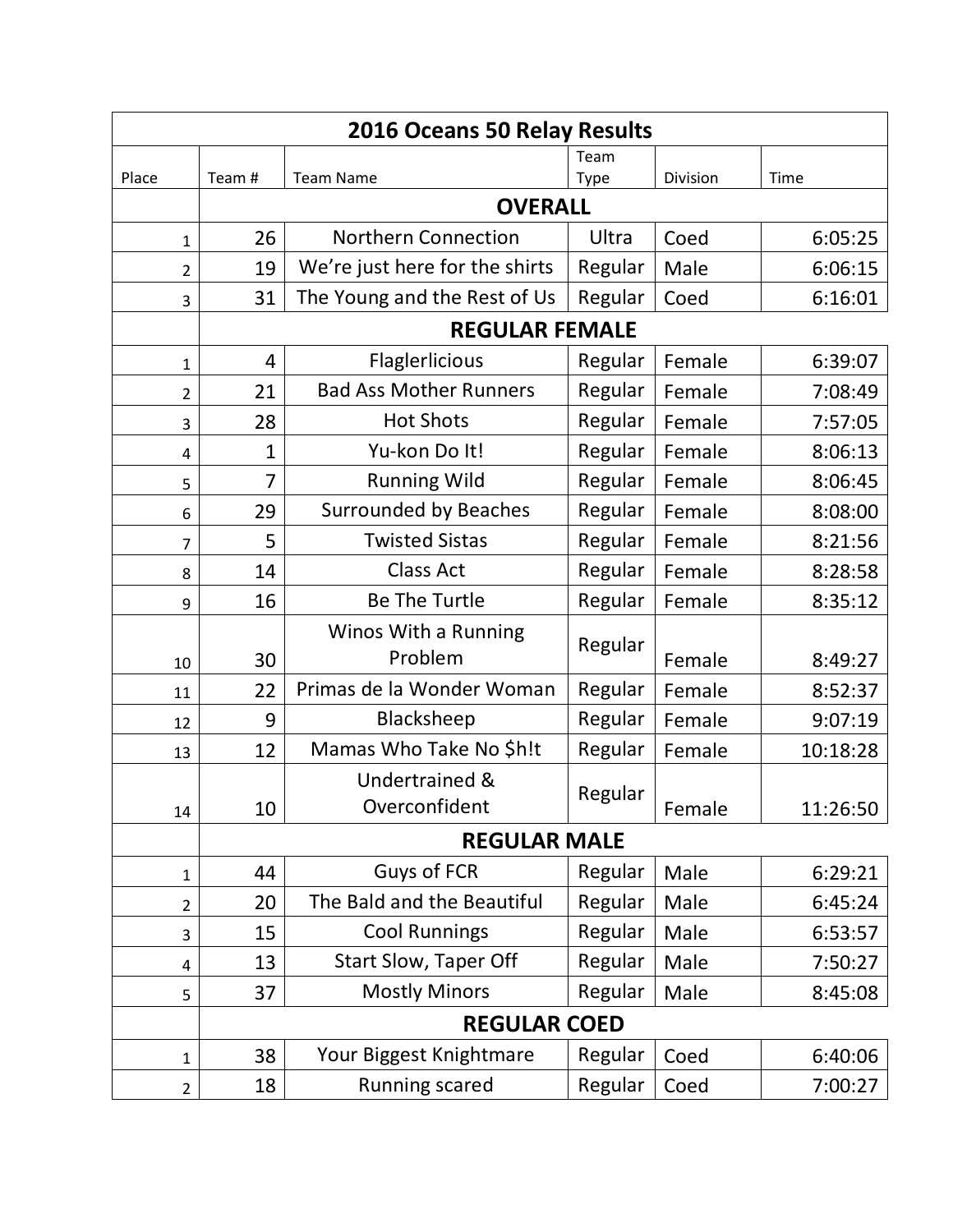| 3                       | 17                  | Locos for the Run                        | Regular | Coed   | 7:16:48  |  |
|-------------------------|---------------------|------------------------------------------|---------|--------|----------|--|
| 4                       | 36                  | Do it Hard Not Fast<br>#thatswhatshesaid | Regular | Coed   | 7:27:50  |  |
| 5                       | 33                  | America                                  | Regular | Coed   | 7:32:10  |  |
| 6                       | 32                  | SoThere's this race                      | Regular | Coed   | 7:40:21  |  |
| $\overline{7}$          | 23                  | 50 Miles of Grey                         | Regular | Coed   | 7:44:00  |  |
| 8                       | 25                  | The Comeback Kids                        | Regular | Coed   | 8:11:18  |  |
| 9                       | 40                  | Lego to the Finish Line                  | Regular | Coed   | 8:27:20  |  |
| 10                      | $\overline{2}$      | <b>Team MLC</b>                          | Regular | Coed   | 8:30:42  |  |
| 11                      | 42                  | The Space Coast Six                      | Regular | Coed   | 8:43:14  |  |
| 12                      | 39                  | Keep calm relay on                       | Regular | Coed   | 8:43:44  |  |
| 13                      | 24                  | Law & Odor                               | Regular | Coed   | 9:33:40  |  |
|                         | <b>ULTRA FEMALE</b> |                                          |         |        |          |  |
| $\mathbf{1}$            | 27                  | Gotta Run                                | Ultra   | Female | 7:25:06  |  |
| $\overline{2}$          | 11                  | <b>Sole Sisters</b>                      | Ultra   | Female | 7:49:35  |  |
|                         | <b>ULTRA MALE</b>   |                                          |         |        |          |  |
| $\mathbf{1}$            | 43                  | Don't Chafe-Run Naked!                   | Ultra   | Male   | 8:27:38  |  |
|                         |                     | <b>ULTRA COED</b>                        |         |        |          |  |
| $\mathbf{1}$            | 45                  | A Running Joke                           | Ultra   | Coed   | 7:42:21  |  |
| $\overline{2}$          | 8                   | Why not?                                 | Ultra   | Coed   | 8:09:34  |  |
| 3                       | 6                   | 50 Shades of Grey Goose                  | Ultra   | Coed   | 8:43:12  |  |
| $\overline{\mathbf{4}}$ | 34                  | For The Ale Of It                        | Ultra   | Coed   | 9:02:58  |  |
|                         | <b>SOLO</b>         |                                          |         |        |          |  |
| $\mathbf{1}$            | 41                  | Hans Solo                                | SOLO    | Male   | 7:50:18  |  |
| $\overline{2}$          | 35                  | <b>BRAD</b>                              | SOLO    | Male   | 8:19:52  |  |
| 3                       | 3                   | <b>KEVINSOLO</b>                         | SOLO    | Male   | 12:51:58 |  |

|                | <b>OVERALL RESULTS</b> |                                |         |      |         |
|----------------|------------------------|--------------------------------|---------|------|---------|
|                | 26                     | <b>Northern Connection</b>     | Ultra   | Coed | 6:05:25 |
| $\overline{2}$ | 19                     | We're just here for the shirts | Regular | Male | 6:06:15 |
| 3              | 31                     | The Young and the Rest of Us   | Regular | Coed | 6:16:01 |
|                | 44                     | Guys of FCR                    | Regular | Male | 6:29:21 |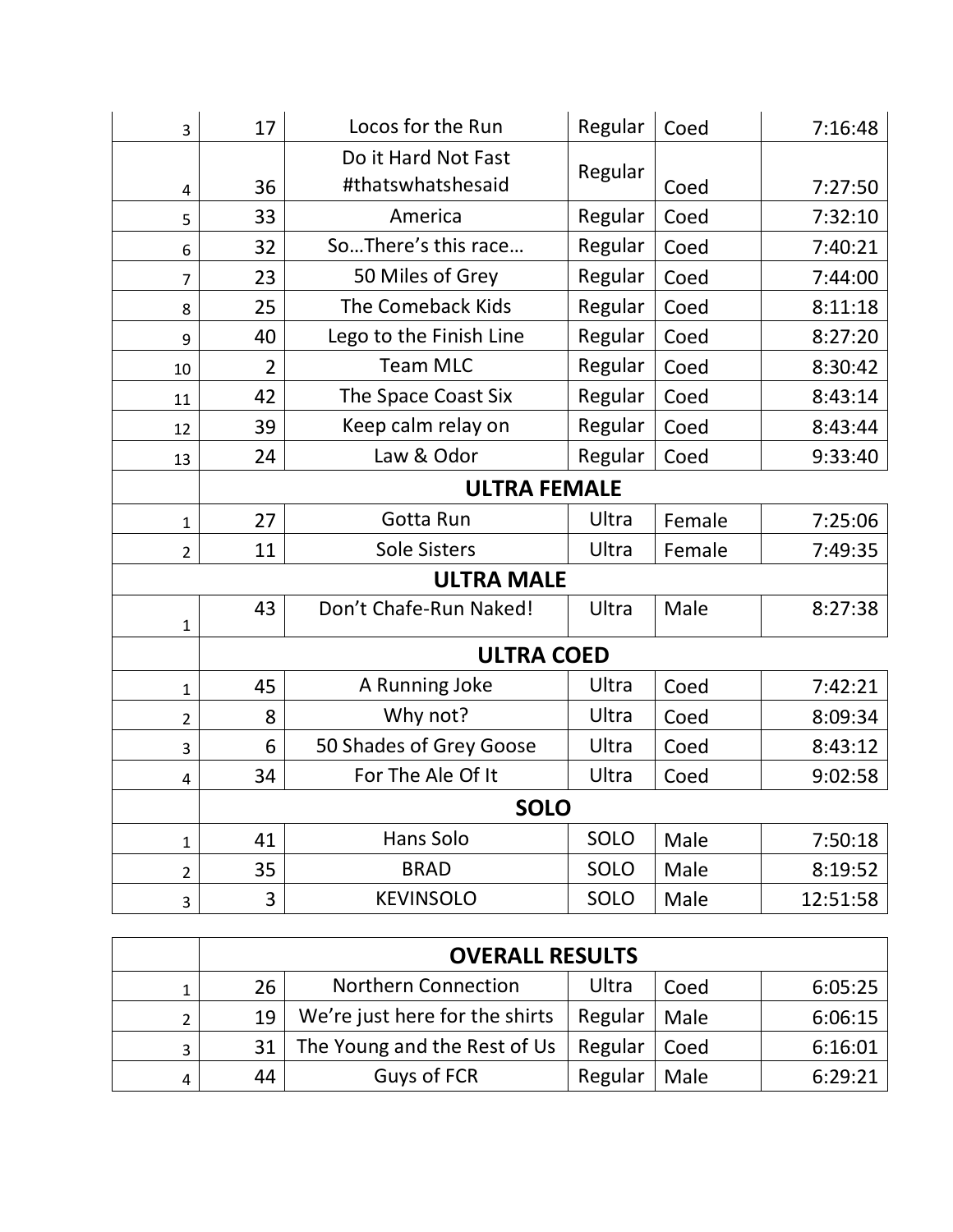| 5              | 4              | Flaglerlicious                             | Regular     | Female | 6:39:07 |
|----------------|----------------|--------------------------------------------|-------------|--------|---------|
| 6              | 38             | Regular<br>Your Biggest Knightmare<br>Coed |             |        | 6:40:06 |
| $\overline{7}$ | 20             | The Bald and the Beautiful                 | Regular     | Male   | 6:45:24 |
| 8              | 15             | <b>Cool Runnings</b>                       | Regular     | Male   | 6:53:57 |
| 9              | 18             | Running scared                             | Regular     | Coed   | 7:00:27 |
| 10             | 21             | <b>Bad Ass Mother Runners</b>              | Regular     | Female | 7:08:49 |
| 11             | 17             | Locos for the Run                          | Regular     | Coed   | 7:16:48 |
| 12             | 27             | Gotta Run                                  | Ultra       | Female | 7:25:06 |
| 13             | 36             | Do it Hard Not Fast<br>#thatswhatshesaid   | Regular     | Coed   | 7:27:50 |
| 14             | 33             | America                                    | Regular     | Coed   | 7:32:10 |
| 15             | 32             | SoThere's this race                        | Regular     | Coed   | 7:40:21 |
| 20             | 45             | A Running Joke                             | Ultra       | Coed   | 7:42:21 |
| 16             | 23             | 50 Miles of Grey                           | Regular     | Coed   | 7:44:00 |
| 17             | 11             | <b>Sole Sisters</b>                        | Ultra       | Female | 7:49:35 |
| 18             | 41             | Hans Solo                                  | SOLO        | Male   | 7:50:18 |
| 19             | 13             | <b>Start Slow, Taper Off</b>               | Regular     | Male   | 7:50:27 |
| 21             | 28             | <b>Hot Shots</b>                           | Regular     | Female | 7:57:05 |
| 22             | 1              | Yu-kon Do It!                              | Regular     | Female | 8:06:13 |
| 23             | 7              | <b>Running Wild</b>                        | Regular     | Female | 8:06:45 |
| 24             | 29             | Surrounded by Beaches                      | Regular     | Female | 8:08:00 |
| 25             | 8              | Why not?                                   | Ultra       | Coed   | 8:09:34 |
| 26             | 25             | The Comeback Kids                          | Regular     | Coed   | 8:11:18 |
| 27             | 35             | <b>BRAD</b>                                | <b>SOLO</b> | Male   | 8:19:52 |
| 28             | 5              | <b>Twisted Sistas</b>                      | Regular     | Female | 8:21:56 |
| 29             | 40             | Lego to the Finish Line                    | Regular     | Coed   | 8:27:20 |
| 30             | 43             | Don't Chafe-Run Naked!                     | Ultra       | Male   | 8:27:38 |
| 31             | 14             | <b>Class Act</b>                           | Regular     | Female | 8:28:58 |
| 32             | $\overline{2}$ | <b>Team MLC</b>                            | Regular     | Coed   | 8:30:42 |
| 33             | 16             | <b>Be The Turtle</b>                       | Regular     | Female | 8:35:12 |
| 34             | 6              | 50 Shades of Grey Goose                    | Ultra       | Coed   | 8:43:12 |
| 35             | 42             | The Space Coast Six                        | Regular     | Coed   | 8:43:14 |
| 36             | 39             | Keep calm relay on                         | Regular     | Coed   | 8:43:44 |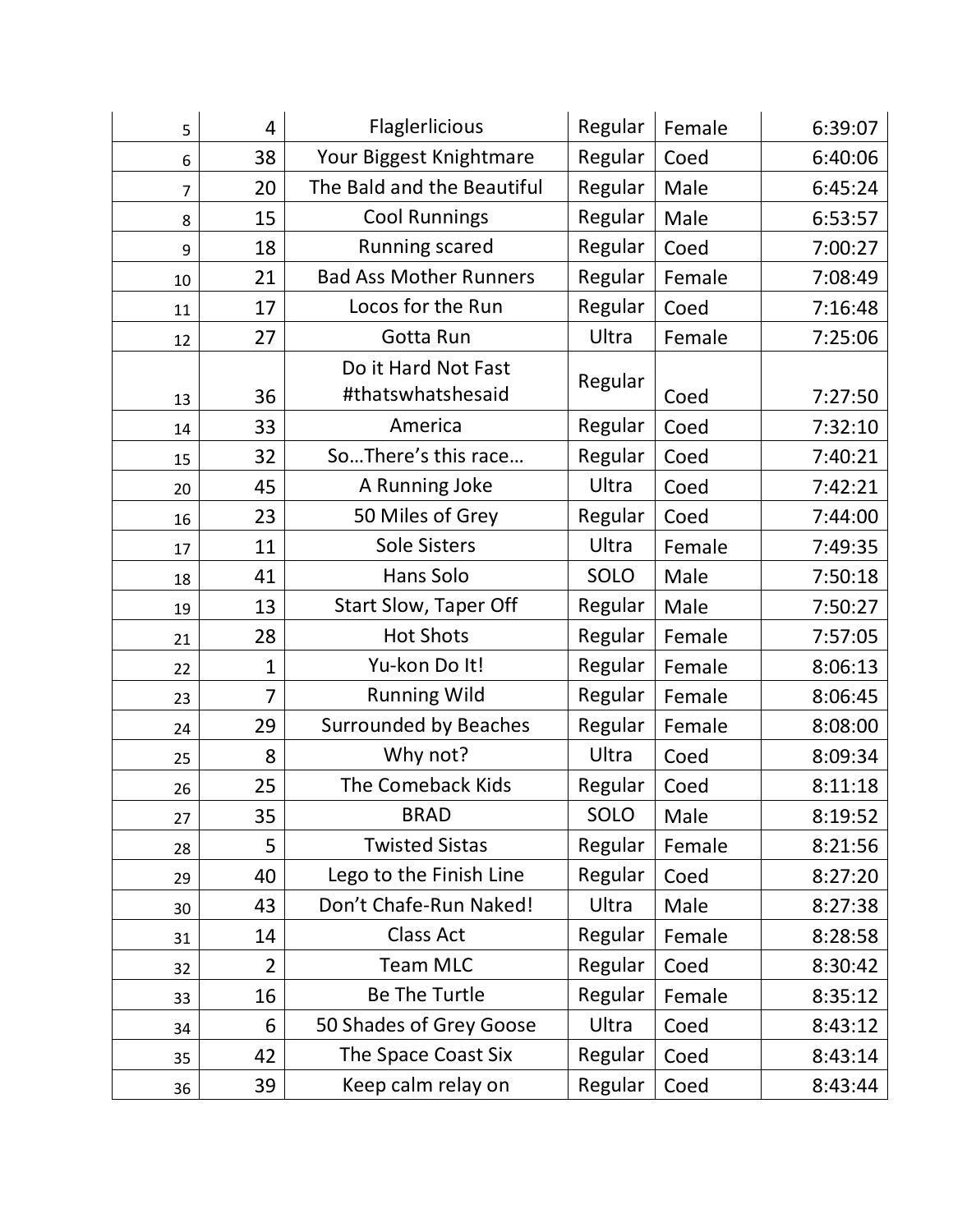| 37 | 37 | <b>Mostly Minors</b>      | Regular     | Male   | 8:45:08  |
|----|----|---------------------------|-------------|--------|----------|
|    |    | Winos With a Running      |             |        |          |
| 38 | 30 | Problem                   | Regular     | Female | 8:49:27  |
| 39 | 22 | Primas de la Wonder Woman | Regular     | Female | 8:52:37  |
| 40 | 34 | For The Ale Of It         | Ultra       | Coed   | 9:02:58  |
| 41 | 9  | Blacksheep                | Regular     | Female | 9:07:19  |
| 42 | 24 | Law & Odor                | Regular     | Coed   | 9:33:40  |
| 43 | 12 | Mamas Who Take No \$h!t   | Regular     | Female | 10:18:28 |
|    |    | Undertrained &            |             |        |          |
| 44 | 10 | Overconfident             | Regular     | Female | 11:26:50 |
| 45 | 3  | <b>KEVINSOLO</b>          | <b>SOLO</b> | Male   | 12:51:58 |

## **GRAHAM SWAMP LEG (LEG 3)**

| Gender | Team#          | <b>Time</b> |
|--------|----------------|-------------|
| M      | 38             | 27:32       |
| M      | 44             | 29:32       |
| M      | 26             | 29:37       |
| F      | 18             | 30:08       |
| M      | 31             | 30:09       |
| M      | 17             | 30:15       |
| F      | 19             | 31:19       |
| F      | 4              | 31:24       |
| M      | 20             | 33:04       |
| F      | $\overline{2}$ | 33:38       |
| M      | 13             | 34:02       |
| M      | 32             | 34:11       |
| F      | 27             | 35:15       |
| M      | 41             | 35:30       |
| M      | 35             | 36:00       |
| M      | 15             | 37:41       |
| F      | 14             | 38:28       |
| F      | $\mathbf{1}$   | 38:29       |
| M      | 43             | 38:42       |
| F      | 33             | 38:51       |
| F      | 21             | 39:15       |
| M      | 8              | 39:25       |
| F      | 34             | 39:29       |
| F      | 30             | 39:31       |
| F      | 45             | 40:00       |